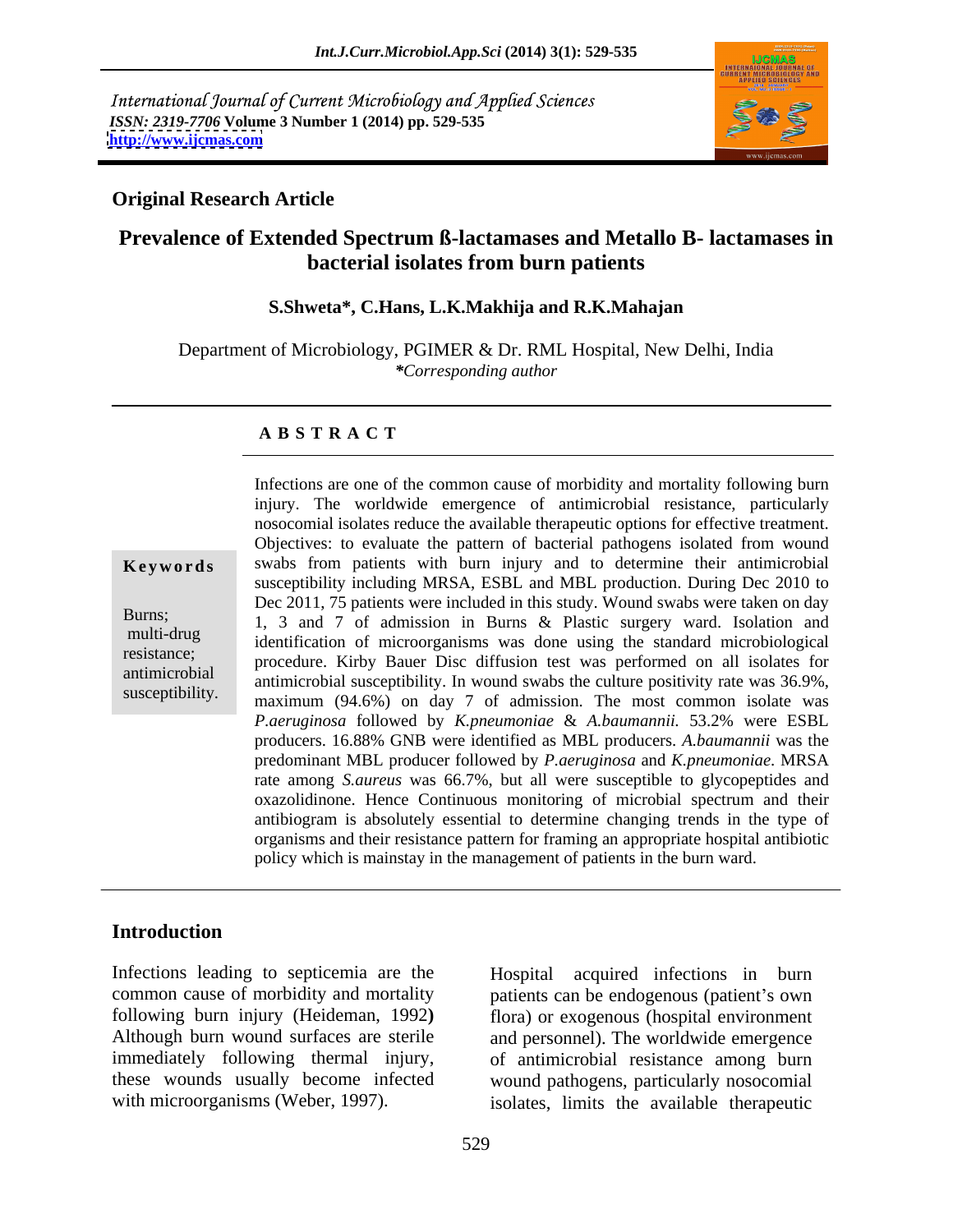options for effective treatment of burn **Materials and Methods** wound infections. Methicillin-resistant staphylococcus aureus (MRSA), Study was done over a period of one year multiple resistant Gram-negative bacteria that possess several types of betalactamases (MBL) have been emerging as

A well planned surveillance and infection control practices including preventive Bacterial isolates were identified measures can help reduce the incidence of hospital acquired infections amongst burn patients (Roberts, 2001) As the spectrum<br>Bauer's disc diffusion method  $\&$  zone of micro-organisms causing infections in burn patients varies not only with geographical location & time but also from hospital to hospital, it is necessary to method. 0.5 McFarland standard carry out reviews of the bacterial flora

evaluate the pattern of bacterial pathogens (HiMedia) with burn injury, to determine the antimicrobial susceptibility pattern of the culture isolates by Kirby Bauer disc diffusion method as per CLSI guidelines and to determine the emergence of determined by using phenotypic antimicrobial resistance among organisms isolated with special emphasis on MRSA ceftazidime 30ug and ceftazidime-(phenotypic confirmatory test) and MBL production (Disc Potentiation test) as per CLSI guidelines. Continuous monitoring inoculated MHA media 30mm apart from antibiogram is absolutely essential to determine changing trends in resistance pattern, thus helping in judicious use of antibiotics by framing an appropriate agents tested in combination with antibiotic policy.

# **Materials and Methods**

vancomycin-resistant enterococci, and from December 2010 to December 2011 in lactamases, including extended spectrum with total burn surface area (TBSA) beta-lactamases (ESBL) and metallo beta-between 10% - 60% and having age serious challenges in hospitalized patients. study. Wound swabs were taken on day1, These organisms can be transmitted easily 3 and 7 of admission. The samples from one patient to another. received were cultured on 5% sheep Blood Thus,outbreaks are not uncommon in burn Agar and MacConkey Agar plates & also units (Falk, 2000). inoculated in BHI broth. Both plates and present in burn patients.<br>
prepared and inoculated in Mueller Hinton<br>
The present study was thus planned to<br>  $\frac{\text{Ngar (MHA)}}{\text{exacillin}}$  disc and 30ug cefoxitin disc isolated from wound swabs from patients  $\frac{1}{2}$  included media and incubated at 35 $^{\circ}$ C  $\frac{1}{2}$  diffusion method); ESBL clayularic acid  $30/10\mu\sigma$  also cefotaxime of microbial spectrum and their experience of entre and incubated at 37<sup>o</sup>C for the department of Microbiology. Samples from 75 patients admitted in Burn unit between 10- 60 years were included in the broth were incubated at 37°C for 24hrs, and then plates were examined for growth. Bacterial isolates were identified according to standard methods and tested against various antibiotics by Kirby Bauer's disc diffusion method & zone diameters were interpretated according to the CLSI guidelines (Santucci, 2003). MRSA was identified using disc diffusion method. 0.5 McFarland standard suspension of organism in broth was prepared and inoculated in Mueller Hinton Agar (MHA) plate with 2%NaCl. 1µg oxacillin disc and 30µg cefoxitin disc were applied over the inoculated media and incubated at 35°C for 24hrs. Any colony or light film of growth around oxacillin and cefoxitin disc examined under transmitted light was considered MRSA. ESBL production was determined by using phenotypic confirmatory test. Antibiotic disc of ceftazidime 30µg and ceftazidime clavulanic acid 30/10µg, also cefotaxime 30µg and cefotaxime- clavulanic acid 30/10µg (HiMedia) were placed on inoculated MHA media 30mm apart from centre to centre and incubated at 37°C for 16-18 hrs. The zone of inhibition were recorded and difference in zone size of 5mm or more for either antimicrobial agents tested in combination with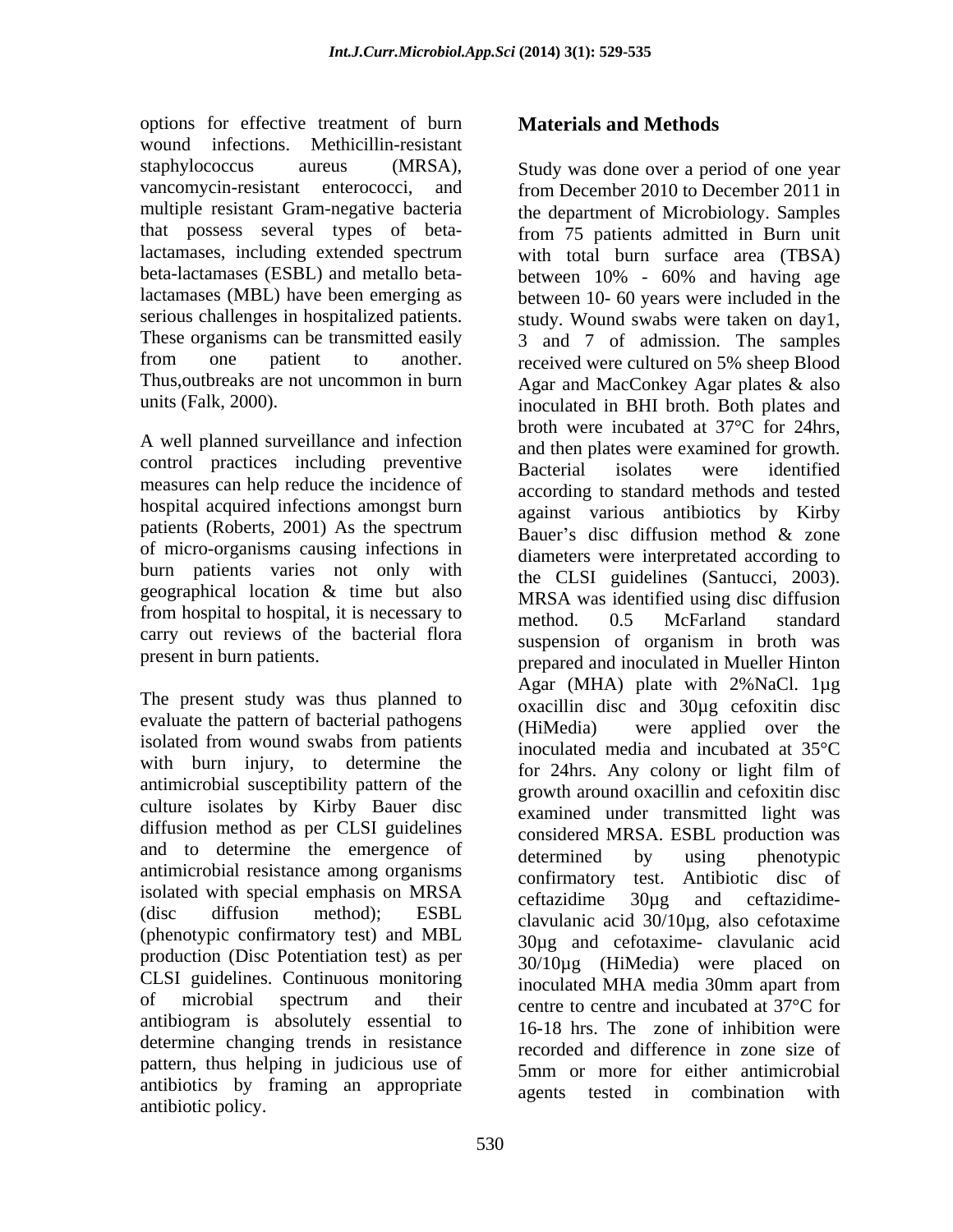clavulanic acid vs its zone when tested management of infections in these alone were considered ESBL. Strains patients. The collection of samples on resistant to carbapenems were screened for different days was planned to observe the Metallo beta lactamase (MBL) production possible effect of time-related changes in by using Disc Potentiation test. (Figure 1) the rate of isolation of micro-organisms. In this test Imipenem disc 10µg and On day one, none of the samples grew any Imipenem - EDTA disc (Hi Media) were organism while on day three and seven, placed on inoculated plates. After 16-18 twelve (16%) & seventy one (94.6%) hrs incubation at 35<sup>o</sup>C, the zone of samples respectively were culture positive. inhibition were recorded and an increase The findings of the study suggest that with in zone size of atleast 7mm around the increase in duration of hospital stay, the Imipenem- EDTA disc compared to Imipenem disc alone was considered as multiplied almost six times between days MBL producers (Ami Varaiya 2008). three and seven. In study conducted by

On Day one, none of the samples were culture positive, on Day three, 12 (16%) and on day seven, 71 (94.6%) samples were culture positive. In twelve patients same organisms were isolated on day 3 and day 7. (Table 1) The most common isolate was *P. aeruginosa*  $-39$  (47.0%), followed by *K. pneumoniae* - 21 (25.3%),<br>A. *baumannii* - 15 (18.07%), *S. aureus*- 6<br> $\kappa$  *pneumoniae* (25.3%), A. *baumannii* (7.2%) and *E. cloacae* - 2 (2.4%). Most of the isolates were found to be multi-drug resistant as shown in table 2. Isolation of findings of other studies (Karimi, 2002; MRSA was 66.7% (4 out of 6), but all the  $\frac{1}{2}$   $\frac{1}{2001}$  and  $\frac{1}{2}$   $\frac{1}{2}$   $\frac{1}{2000}$ SER WAS A Was 00.7% (4 00t 01 0), but an the Kaushik, 2001 and Rastegar, 2000).<br>
Strains were susceptible to glycopeptides Isolation of high frequency of and Linezolid. Forty one (53.2%) gram negative isolates were ESBL producers as determined by phenotypic confirmatory tests while thirty three (46.75%) out of eighty one isolates showed no zones for wounds are an ideal medium for their both cefotaxime (30µg) and ceftazidime (30µg) alone and in combination with clavulanic acid. (Table 3). Thirteen (16.88%) out of seventy seven gram negative bacilli were identified as MBL producers (Table 3). The main goal of studying pattern of micro-organisms isolated from burn patients and their antibiogram is the rationalisation of

**Results and Discussion** rate of isolation increased 3-4 times with **Wound swabs** finding suggests the need for effective rate of isolation of the organisms Ezzatollah, 2011 and Altoparlak, 2004 the increase in duration of hospital stay. This management of the burn patients through proper use of antimicrobial agents and strict implementation of hospital infection control practices to minimise the duration of stay in the hospital.

> The most frequently isolated organism from burn wounds in our study were *P. aeruginosa* (47.0%), followed by *K. pneumoniae* (25.3*%), A. baumannii (*18.07%)*, S. aureus* (7.2%) and *E. cloacae* (2.4%) which is in agreement with the findings of other studies (Karimi, 2002; Kaushik, <sup>2001</sup> and Rastegar, 2000). Isolation of high frequency of *Pseudomonas aeruginosa* (47%) and *Klebsiella pneumoniae* (25.3%) might be because these agents are found frequently in hospital environments, and burn wounds are an ideal medium for their survival. *Pseudomonas spp*. are inherently resistant to commonly used antibiotics and can even survive in common antiseptics; therefore, eradication of organisms from patients and the environment is difficult (Oncul, 2009). As reported in other studies *Acinetobacter baumannii* (18.4%) have emerged as a significant cause of wound infections in our burn unit.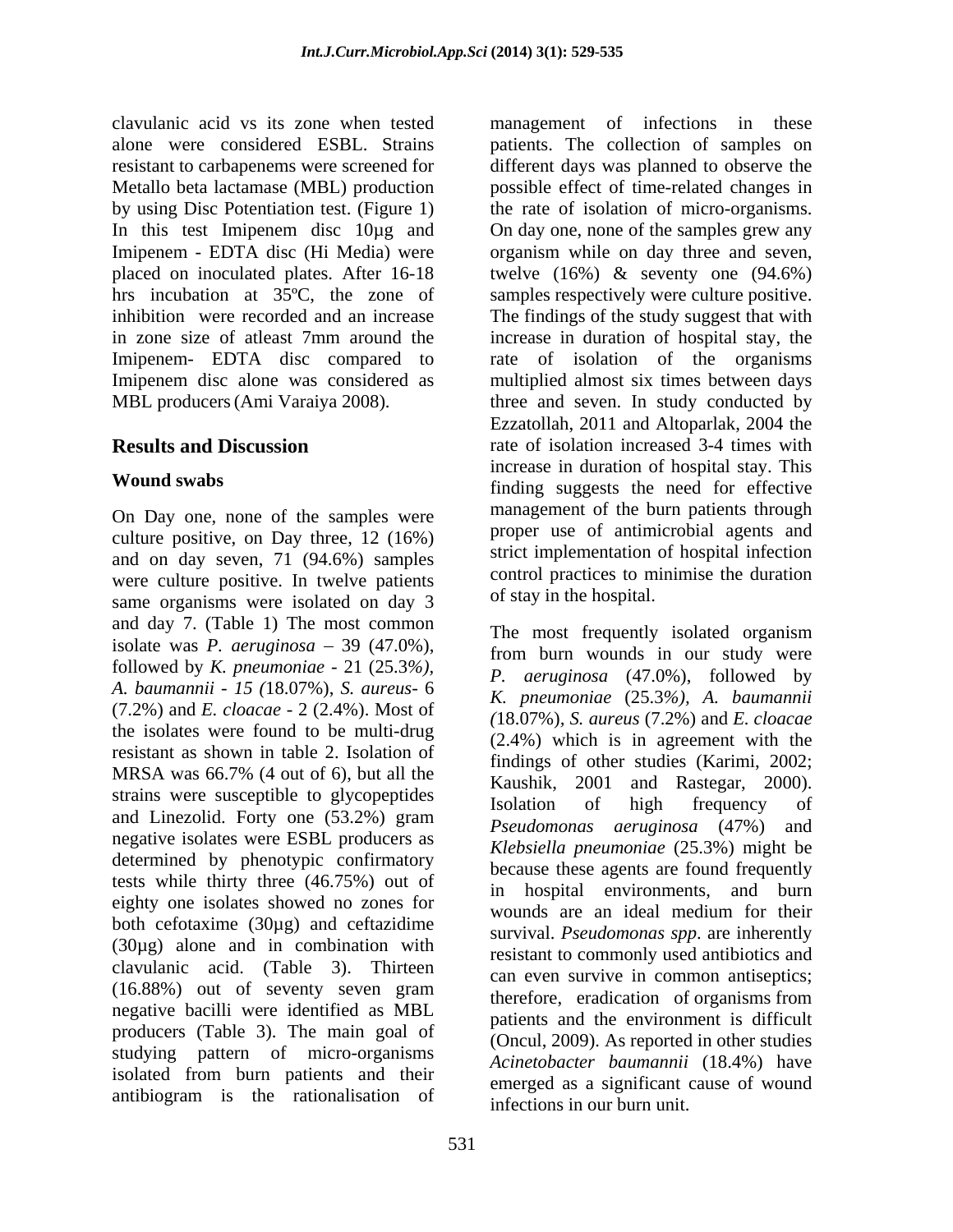| Micro-organisms              |                          | <b>Wound Swabs</b> |                 |
|------------------------------|--------------------------|--------------------|-----------------|
|                              | Day 1                    | $\vert$ Day 3      | Day 7           |
| P. aeruginosa                |                          |                    | $\Omega$<br>ے د |
| K. pneumoniae                | $\overline{\phantom{a}}$ |                    | 20              |
| A. baumannii                 | -                        |                    |                 |
| $ $ Enterobacter cloacae $ $ |                          |                    |                 |
| S. aureus                    |                          |                    |                 |
| Total                        |                          | 12                 | 71              |

|--|

**Table.2** Resistance pattern of various isolates from disc diffusion method

| <b>Organisms</b>               |    |               |              | <b>Antimicrobial Resistance pattern</b>                                       |              |               |     |
|--------------------------------|----|---------------|--------------|-------------------------------------------------------------------------------|--------------|---------------|-----|
| <b>Pseudomonas(39)</b>         |    | $A\mathbf{k}$ | $ $ Cf       | Ca                                                                            | $\mathbf{P}$ | PT            | Imp |
| Disc diffusion                 | 35 | 27            | 27           | 25                                                                            | $\Omega$     |               |     |
| (Kirby Bauer)                  |    |               |              | $\vert$ 89.7% $\vert$ 69.2% $\vert$ 69.2% $\vert$ 89.7% $\vert$ 69.2% $\vert$ |              | $35.9\%$ 5.1% |     |
| Klebsiella (21)                |    | G             |              |                                                                               |              |               | Imp |
| Disc diffusion                 | 19 | 19            | 19           | 15                                                                            | 19           | 13            |     |
| (Kirby Bauer)                  |    |               |              |                                                                               |              |               |     |
| $\overline{Acinetobacter}(15)$ |    | $\mathbf G$   | Ak           | Cf                                                                            | Ci           | PT            | Imp |
| Disc diffusion                 | 15 | 15            | 15           | 15                                                                            | 15           | 12            | 10  |
|                                |    | 100% 100%     | 100%         | 100%                                                                          | 100%         | 80% 66.7%     |     |
| Enterobacter (2)               |    | $\mathbf G$   | Ak           | <b>Cf</b>                                                                     | Ci           |               | Imp |
| Disc diffusion                 |    |               |              |                                                                               |              |               |     |
| (Kirby Bauer)                  |    | 100% 100%     | 100%         | 100% 100%                                                                     |              |               |     |
| S.aureus (6)                   | Ox | $\mathbf{T}$  | $\mathbf{E}$ | Cf                                                                            | Co           | Va            | Lz  |
| Disc diffusion                 |    |               |              |                                                                               |              |               |     |
| (Kirby Bauer)                  |    |               |              | $\vert$ 66.7% $\vert$ 66.7% $\vert$ 66.7% $\vert$ 100% $\vert$ 66.7%          |              |               |     |

**\*G-** Gentamicin(10µg), Ak- Amikacin(30µg), Cf-Ciprofloxacin(5µg), Ca- Ceftazidime(30µg), Pc- Piperacillin(100µg), PT- Piperacillin-Tazobactam(100/10µg), Imp-Imipenem(10µg) , A- Ampicillin(10µg), Ci- Ceftriaxone(30µg), Ox- Oxacillin(1µg), T- Tetracycline(30µg), E- Erythromycin(15µg), Co- Cotrimoxazole(1.25/23.75µg), Va- Vancomycin(30µg) & Lz- Linezolid(30µg)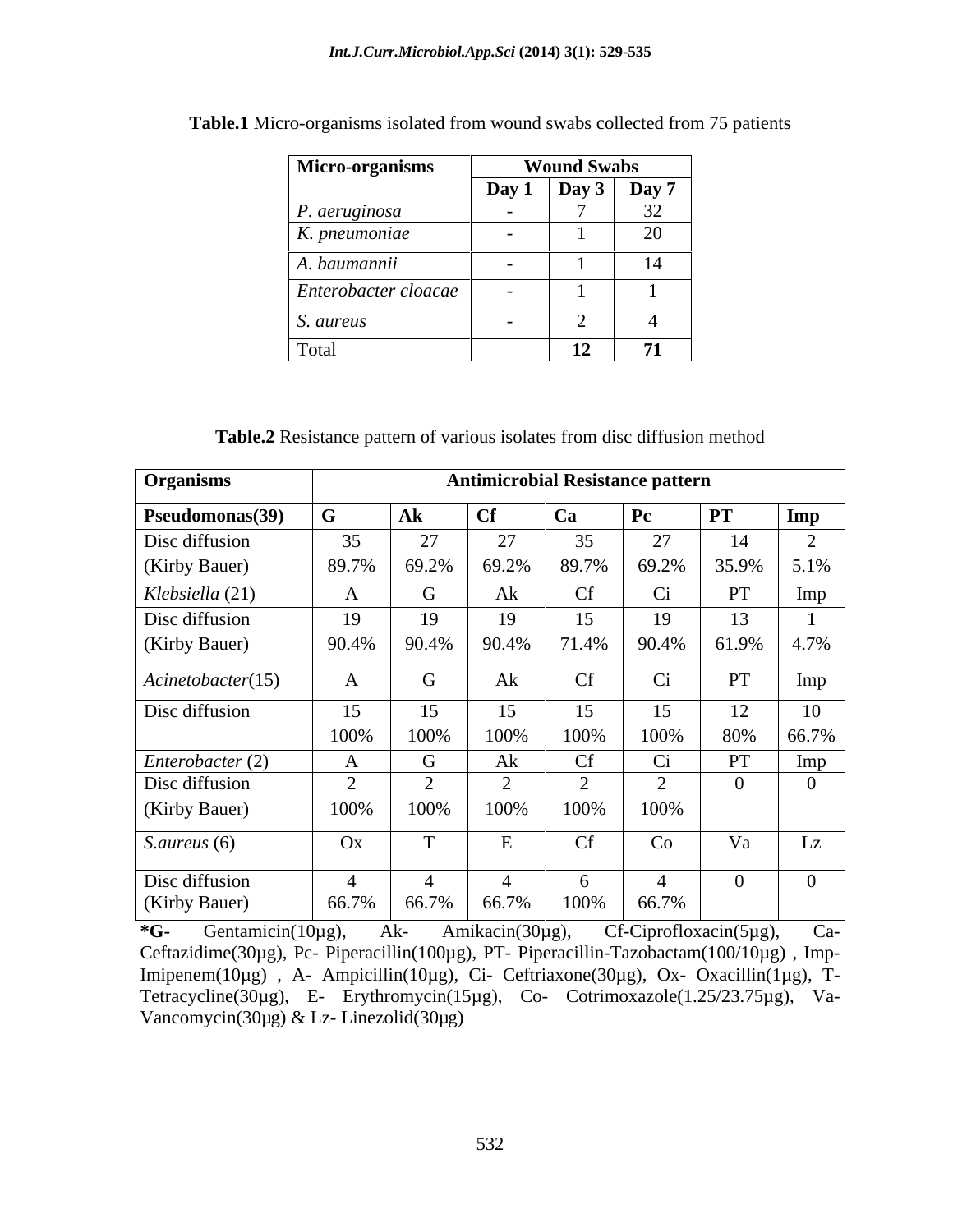| the contract of the contract of the<br><b>Organisms</b> | <b>Total</b> | <b>ESBL</b> | <b>L</b> producers |       | <b>MBL</b> producers |
|---------------------------------------------------------|--------------|-------------|--------------------|-------|----------------------|
|                                                         | isolates     |             |                    |       | .000                 |
| $P.$ aeruginos $\sim$                                   |              |             |                    |       |                      |
| K. pneumoniae                                           |              |             |                    |       | 19.04%               |
| A. baumannii                                            | 15           |             |                    |       | 86.67%               |
| E. cloacae                                              |              |             |                    | -NG 1 |                      |
| <b>Total</b>                                            | 77           |             |                    |       | 46.75%               |

**Table.3** Results of ESBL and MBL production by gram negative organisms

skin flora, its easy transmissibility, ability tendency to adhere to abiotic surfaces have hydrophilic organism and preferentially all the strain were sensitive to

The pattern of bacterial resistance is The ability to produce  $\beta$ -lactamases is one in limitation of therapeutic options. of the most important mechanism of Treatment of ESBL producing strains has resistance of bacteria to  $\beta$ -lactam emerged as a major challenge in antibiotics. ESBL belonging to groups SHV, TEM, CTX-M have mainly been patients. Although  $\beta$ - lactamases inhibitors implicated in the transfer of drug have significant activity against ESBL in resistance in gram negative organisms (Kumar, 2006). 53.2% of gram negative bacteria were identified as ESBL producers. Singh *et al.*, (2003) from Delhi, Amongst the options that are available for have reported 61% ESBL production while 39.8% ESBL production was quoted lactamases (MBL) are a group of from Karnataka (Bandekar, 2011). carbapenem hydrolysing  $\beta$ -lactamase( Chu *Klebsiella pneumoniae* (80.9%) was the 2001). They have been reported from predominant ESBL producer followed by many countries, as well as from different *Pseudomonas aeruginosa* (51.28%) and parts of Indian subcontinent, particularly *Acinetobacter baumannii* (13.3%). In in MDR pathogens like *Pseudomonas*  addition to the intrinsic resistance to *aeruginosa* and *Acinetobacter* species. cephalosporins and aztreonam, ESBL producing organisms exhibit co-resistance to many other classes of antibiotics like therapeutic consequences, as the treatment quinolones and aminoglycosides resulting option for such isolates are very limited

Presence of *Acinetobacter* spp. as normal extremely important for epidemiological to remain viable in a hospital environment The antibiogram profile observed in the due to its multi-drug resistant status and isolates raises a serious cause for concern been implicated in the increased incidence were highly resistant to the commonly of nosocomial infections due to this used antimicrobials. The incidence of organism Also *Acinetobacter* is a colonizes in aquatic environments (Singh, glycopeptides (Vancomycin) and 0xazolidinone (Linezolid) which is similar and clinical purposes in hospital settings. because the predominant bacterial isolates MRSA was 66.7% (4 out of 6 isolates) but all the strain were sensitive to glycopeptides (Vancomycin) and oxazolidinone (Linezolid) which is similar to reports particularly from India (Singh, 2003; Sengupta, 2001).

> hospitalised as well as community patients. Although  $\beta$ - lactamases inhibitors vitro, their clinical effectiveness against serious infections is controversial.

> the treatment of these MDRO, Metallo  $\beta$ lactamases (MBL) are a group of Detection of MBL production in MDRO from burn infection has tremendous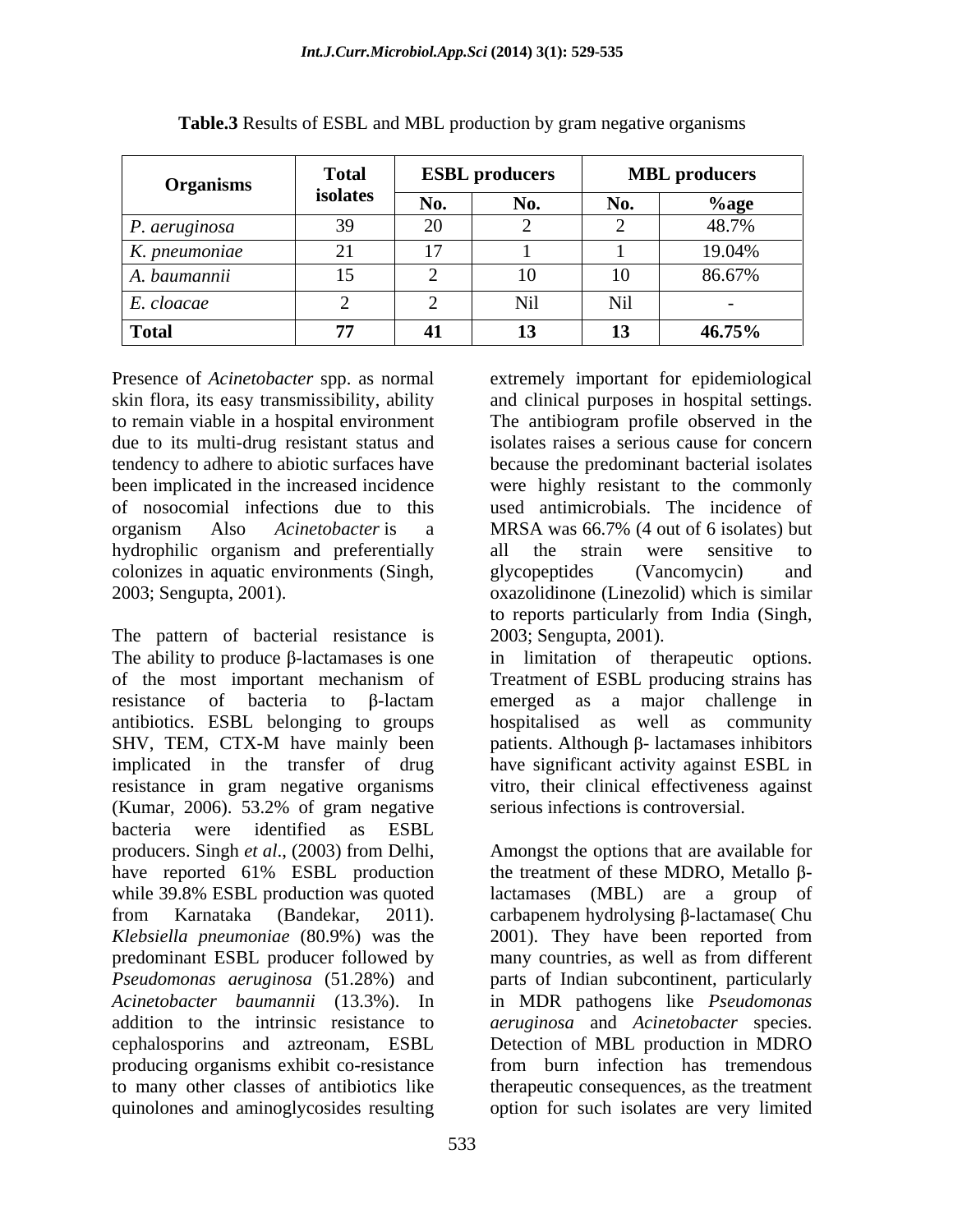i.e. polymyxin B and colistin. In our study, 16.88% of gram negative bacilli were  $metallo$   $\beta$ -lactamase producers. Kong between 1994 and 1998. *Acinetobacter baumannii* was the Antimicrob. Agents Chemother. 45: predominant MBL producer followed by *Pseudomonas aeruginosa* and *Klebsiella pneumoniae*. This is in accordance with another study from India (Bandekar *et al.*, <sup>1</sup> for antimicrobial susceptibility testing;<br>2011) showing 15.6% of gram negative Twentieth informational supplement. bacilli as MBL producers.

In light of the findings of this study, it Mahbobe Naderinasab, Hassan appears absolutely essential that all the isolates should be screened for drug resistance parameters as per the standard recommended methodologies and fully operational scientifically designed C,Desai M, Mayhall CG. 2000.Outbreak antibiotic policy for burn unit should be framed. Further strict infection control strategies should be implemented to Epidemiol. 21:575-82 prevent the spread of drug resistant clones among the hospital pathogens to achieve the ultimate objective of improving infection related morbidity and mortality Karimi Estahbanati, H., Pour Kashani

- Altoparlak, U., S. Erol, M. N. Akcay, F. Celebi, and A. Kadanali. 2004. The time-related changes of antimicrobial resistance patterns and predominant bacterial profiles of burn wounds and body flora of burned patients. Burns<br>
30:660–664<br>
Kumar, M.S., Lakshmi V, and
- Ami Varaiya, Nikhil Kulkarni, Manasi metallo beta lactamase producing patients. Indian. J. Med. Res. 127: 11.<br>398-402. Nitin Bandekar, Vinodkumar C.S.
- Chu, Y.-W., M. Afzal-Shah, E. T. S.<br>Houang M.-F. I Palenou D. I I yon Nagaraj, P. 2011. Beta lactamases N. Woodford, and D. M. Livermore  $2001$ . IMP-4, a novel metallo- $\beta$ -

lactamase from nosocomial Acinetobacter spp. collected in Hong 710 - 71

- Clinical and Laboratory Standards Institute. 2010. Performance standards for antimicrobial susceptibility testing; Twentieth informational supplement. M100-S20, Vol.30 no.1.
- Ezzatollah Rezaei, Hosain Safari, Mahbobe Naderinasab, Hassan Aliakbarian. 2011. Common pathogens in burn wound and changes in their drug sensitivity. Burns,  $37: 805 - 807$
- Falk, P.S., Winnike J, Woodmansee
- of vancomycin-resistant enterococci in a burn unit. Infection Control Hospital Epidemiol*.* 21:575-82
- Heideman, M., and Bengtsson, A. 1992. The immunologic response to thermal injury. World. J. Surg. 16 : 53-6.
- in burn patients. P, and Ghanaatpisheh, F. 2002. **References** aeroginosa serotypes in burn wound Frequency of Pseudomonas infections and their resistance to antibiotics. Burns. 28: 340-348.
	- Kaushik, R., Kumar S, Sharma R, and Lal, P. 2001. Bacteriology of burn wounds-the first 3 years in a new burn unit at the Medical College Chandigarh. Burns*. ,* 27: 595-597.
	- 30:660 664. Kulkarni, Pallavi Bhalekar and Jyotsana Dogra. 2008. Incidence of Pseudomonas aeruginosa in ICU Kumar, M.S., Lakshmi V, and Rajagopalan R. 2006. Occurrence of  $extended$  spectrum  $\beta$ -lactamases among Enterobacteriaceae species isolated at a tertiary care institute*.* Indian. J. Med. Microbial. 24(3):208- 11.
	- Houang, M.-F. I. Palepou, D. J. Lyon, Nagaraj, P. 2011. Beta lactamases<br>N. Woodford, and D. M. Livermore mediated resistance amongst gram Nitin Bandekar, Vinodkumar C.S, Basavarajappa K.G, Prabhakar P.J, and Nagaraj, P. 2011. Beta lactamases mediated resistance amongst gram negative bacilli in Burn Infection. *Int*